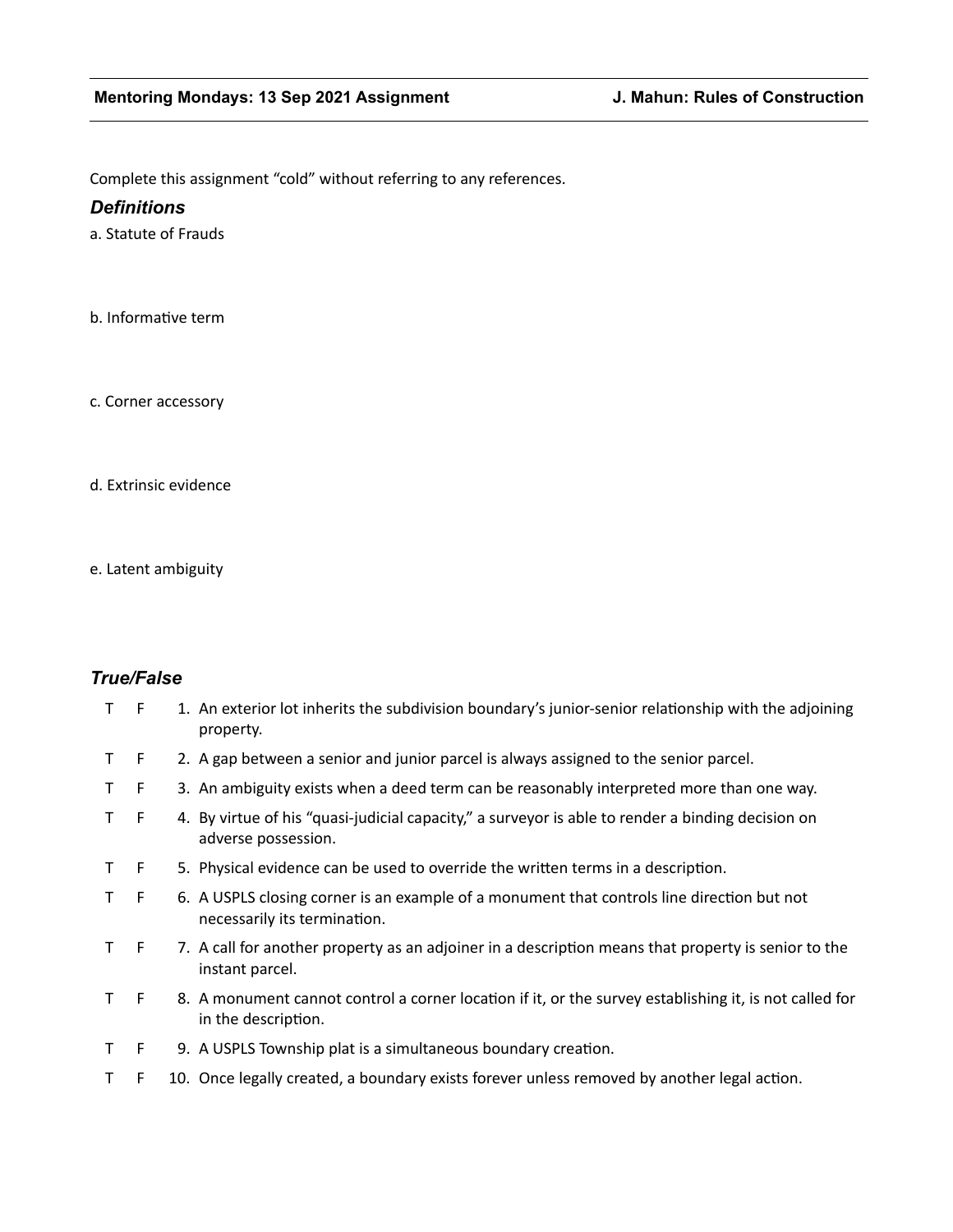# *Questions*

## **Question (1)**

Arrange these potentially conflicting title elements in order of greatest to lest importance: Monument, Area, Senior right, Direction, Right of possession

### **Question (2)**

A corner at which there are no remaining traces of the original monument but whose accessories are intact is  $a(n)$  corner.

(a) found

(b) obliterated

(c) lost

(d) constructive

### **Question (3)**

What condition(s) must be met in order for a monument to control corner location?

#### **Question (4)**

What condition(s) must be met in order to accept a corner location by *common report*?

#### **Question (5)**

A parcel describe by metes and bounds was *probably* created by a \_\_\_\_\_\_\_\_\_\_\_\_\_\_\_ process.

- a. Combination
- b. Condemnation
- c. Sequential
- d. Simultaneous